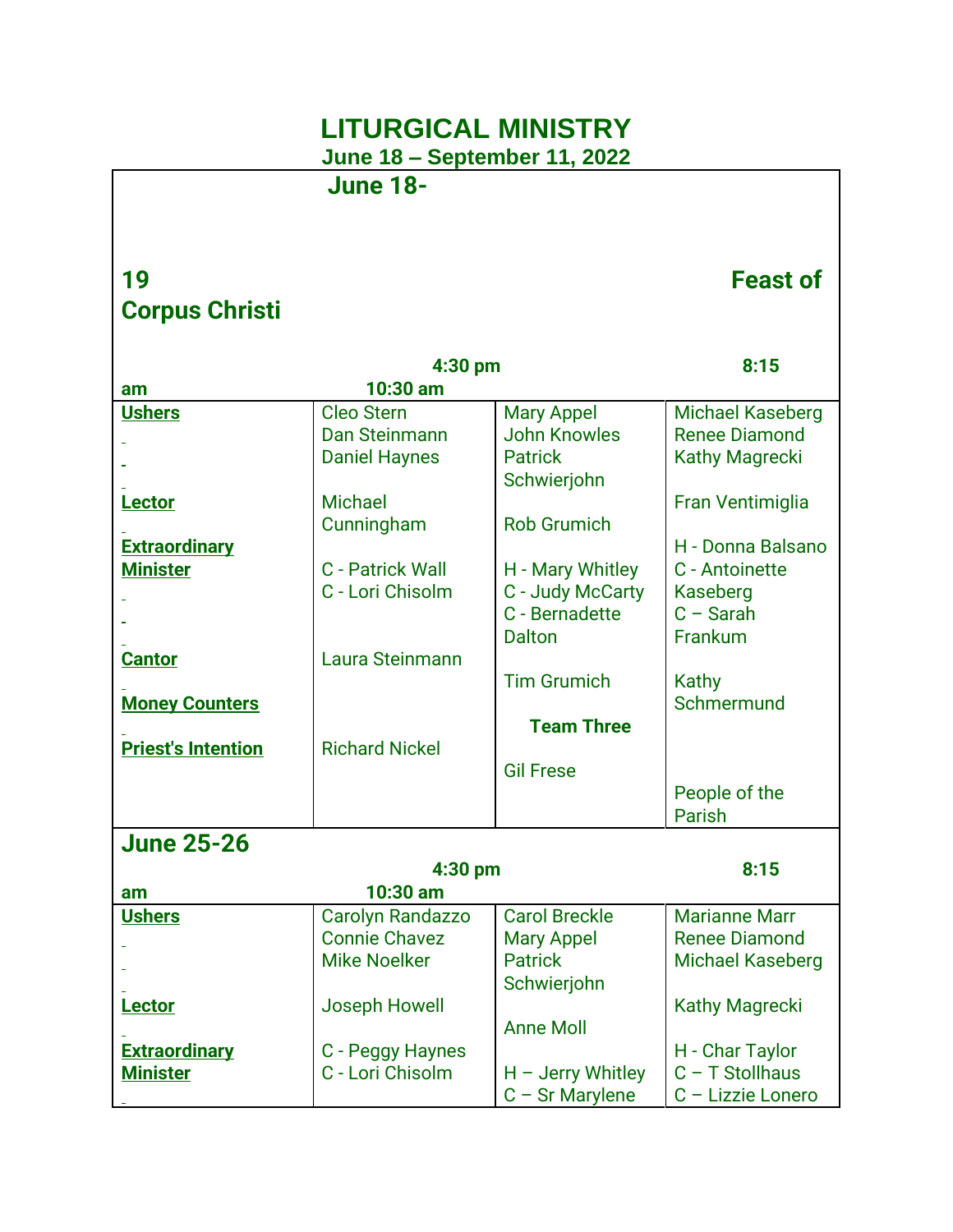|                           |                          | $C -$ Mary Whitley      |                                            |
|---------------------------|--------------------------|-------------------------|--------------------------------------------|
|                           | <b>Sister Mary Carol</b> |                         | <b>Theresa</b>                             |
| <b>Cantor</b>             |                          | <b>Catherine Hayek</b>  | <b>Baranowski</b>                          |
|                           |                          |                         |                                            |
| <b>Money Counters</b>     | <b>Peggy Redell</b>      | <b>Team Four</b>        |                                            |
| <b>Priest's Intention</b> |                          | <b>Tom Moonier</b>      | People of the                              |
|                           |                          |                         | Parish                                     |
|                           | <b>July 2-3</b>          |                         |                                            |
|                           |                          | 4:30                    |                                            |
|                           | pm                       | 8:15                    |                                            |
| am                        | 10:30 am                 |                         |                                            |
| <b>Ushers</b>             | <b>Cleo Stern</b>        | <b>Carol Breckle</b>    | <b>Marianne Marr</b>                       |
|                           | Dan Steinmann            | <b>John Knowles</b>     |                                            |
|                           |                          |                         | <b>Char Taylor</b><br><b>Renee Diamond</b> |
|                           | <b>Daniel Haynes</b>     | <b>Mary Appel</b>       |                                            |
|                           |                          | <b>Suzann Cross</b>     |                                            |
| Lector                    | Fran Ventimiglia         |                         | <b>Kathy Magrecki</b>                      |
|                           | <b>C</b> - Patrick Wall  |                         | H - Donna Balsano                          |
| <b>Extraordinary</b>      |                          | $H -$ Judy McCarty      |                                            |
| <b>Minister</b>           | C - Peggy Haynes         | C - Sr Marylene         | C - Antoinette                             |
|                           |                          | $C - \text{Bernadette}$ | Kaseberg                                   |
|                           |                          | <b>Dalton</b>           | $C - Char Taylor$                          |
|                           | <b>Tim Grumich</b>       |                         |                                            |
| <b>Cantor</b>             |                          | Laura Steinmann         | <b>Catherine Hayek</b>                     |
| <b>Money Counters</b>     |                          | <b>Team Special</b>     |                                            |
|                           | People of the            |                         |                                            |
|                           | <b>Parish</b>            | Dr J Richard            |                                            |
| <b>Priest's Intention</b> |                          |                         | <b>Caroline Appel</b>                      |
|                           |                          | Landgraf                |                                            |
|                           |                          |                         |                                            |
|                           |                          |                         |                                            |
| <b>July 9-10</b>          |                          |                         |                                            |
|                           | 4:30 pm                  |                         | 8:15                                       |
| am                        | 10:30 am                 |                         |                                            |
| <b>Ushers</b>             | Carolyn Randazzo         | <b>Mary Appel</b>       | <b>Michael Kaseberg</b>                    |
|                           | <b>Connie Chavez</b>     | <b>John Knowles</b>     | <b>Marianne Marr</b>                       |
|                           | <b>Mike Noelker</b>      | <b>Carol Breckle</b>    | <b>Kathy Magrecki</b>                      |
|                           |                          |                         |                                            |
| Lector                    | Jeremy Lee               | <b>Jeff Finnegan</b>    | Fran Ventimiglia                           |
|                           |                          |                         |                                            |
| <b>Extraordinary</b>      | H - Joseph Howell        | H - Patrick             | H - Renee                                  |
| <b>Minister</b>           | C - Lori Chisolm         | Schwierjohn             | <b>Diamond</b>                             |
|                           | C - Patrick Wall         | $C -$ Jerry Whitley     | $C - Sarah$                                |
|                           |                          |                         | Frankum                                    |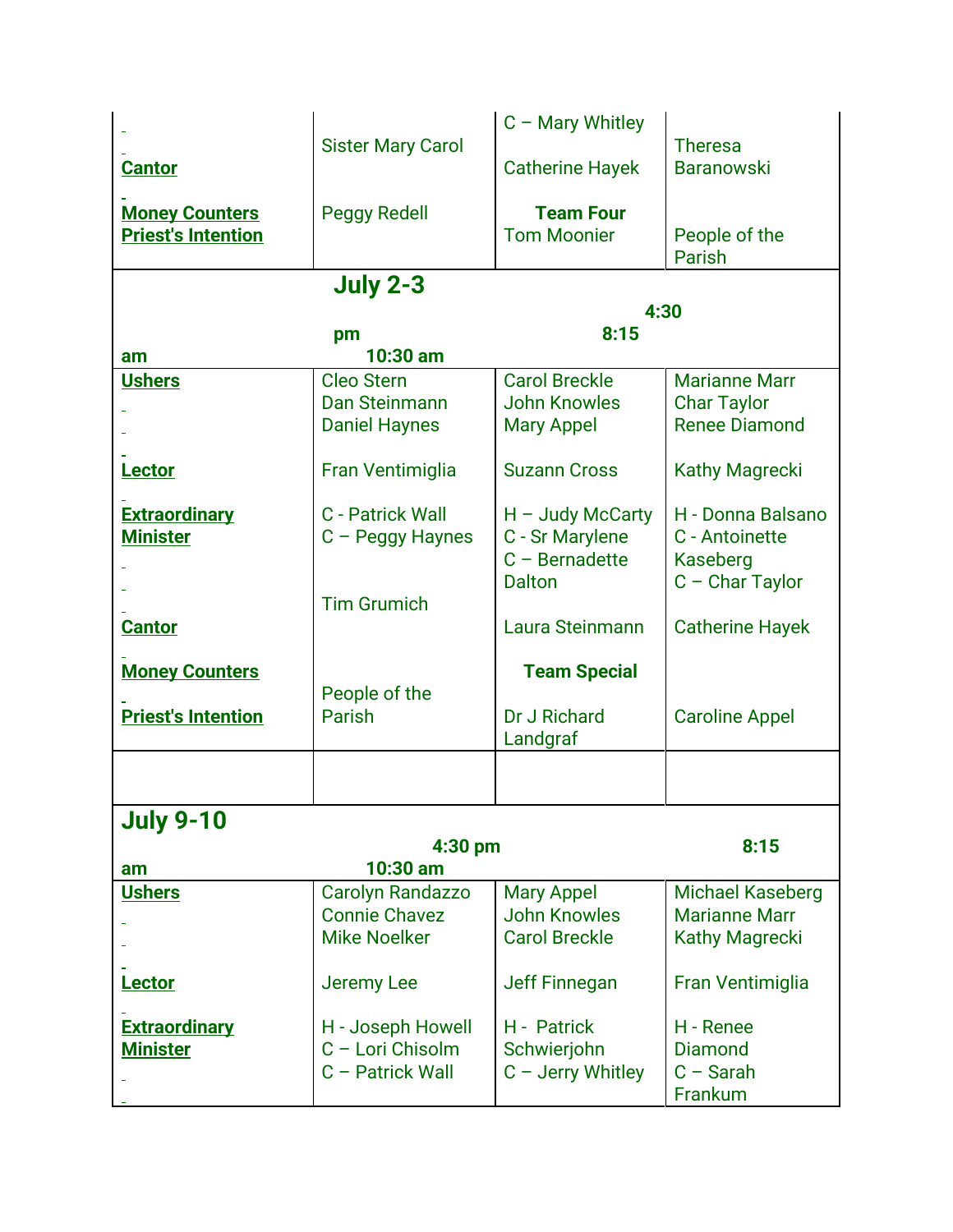| <b>Cantor</b><br><b>Money Counters</b><br><b>Priest's Intention</b>                                                                       | Maggie Tebeau<br><b>Ron Unterreiner</b>                                                                                                                                                                                | $C -$ Patrick<br>Schwierjohn<br><b>Theresa</b><br><b>Baranowski</b><br><b>Team One</b><br>People of the                                                                                                                                              | C - Lizzie Lonero<br>Laura Steinmann<br><b>Johnny Smythe</b>                                                                                                                                                                |
|-------------------------------------------------------------------------------------------------------------------------------------------|------------------------------------------------------------------------------------------------------------------------------------------------------------------------------------------------------------------------|------------------------------------------------------------------------------------------------------------------------------------------------------------------------------------------------------------------------------------------------------|-----------------------------------------------------------------------------------------------------------------------------------------------------------------------------------------------------------------------------|
|                                                                                                                                           |                                                                                                                                                                                                                        | Parish                                                                                                                                                                                                                                               |                                                                                                                                                                                                                             |
| <b>July 16-17</b><br>am                                                                                                                   | 4:30 pm<br>10:30 am                                                                                                                                                                                                    | 8:15                                                                                                                                                                                                                                                 |                                                                                                                                                                                                                             |
| <b>Ushers</b><br>Lector<br><b>Extraordinary</b><br><b>Minister</b><br><b>Cantor</b><br><b>Money Counters</b><br><b>Priest's Intention</b> | <b>Cleo Stern</b><br>Dan Steinmann<br><b>Daniel Haynes</b><br><b>Michael</b><br>Cunningham<br>H - Jeff Finnegan<br>C - Peggy Haynes<br>C - Joseph Howell<br><b>Theresa</b><br><b>Baranowski</b><br>Thomas<br>Wencewicz | <b>Carol Breckle</b><br><b>Mary Appel</b><br><b>Patrick</b><br>Schwierjohn<br>Jim Weiskopf<br>H - Sr Marylene<br>C - Judy McCarty<br>$C - \text{Bernadette}$<br><b>Dalton</b><br><b>Sister Mary Carol</b><br><b>Team Two</b><br><b>Russell Lance</b> | <b>Renee Diamond</b><br><b>Michael Kaseberg</b><br><b>Kathy Magrecki</b><br>Fran Ventimiglia<br>H - Donna Balsano<br>C - Antoinette<br>Kaseberg<br>C - Char Taylor<br>Kathy<br>Schmermund<br>People of the<br><b>Parish</b> |
|                                                                                                                                           |                                                                                                                                                                                                                        |                                                                                                                                                                                                                                                      |                                                                                                                                                                                                                             |
| <b>July 23-24</b><br>4:30 pm                                                                                                              |                                                                                                                                                                                                                        |                                                                                                                                                                                                                                                      | 8:15                                                                                                                                                                                                                        |
| am                                                                                                                                        | 10:30 am                                                                                                                                                                                                               |                                                                                                                                                                                                                                                      |                                                                                                                                                                                                                             |
| <b>Ushers</b>                                                                                                                             | <b>Carolyn Randazzo</b><br><b>Connie Chavez</b><br><b>Cleo Stern</b>                                                                                                                                                   | <b>Carol Breckle</b><br><b>John Knowles</b><br><b>Mary Appel</b>                                                                                                                                                                                     | <b>Marianne Marr</b><br><b>Char Taylor</b><br><b>Michael Kaseberg</b>                                                                                                                                                       |
| <b>Lector</b>                                                                                                                             | Joseph Howell                                                                                                                                                                                                          | <b>Sr Marylene</b>                                                                                                                                                                                                                                   | <b>Kathy Magrecki</b>                                                                                                                                                                                                       |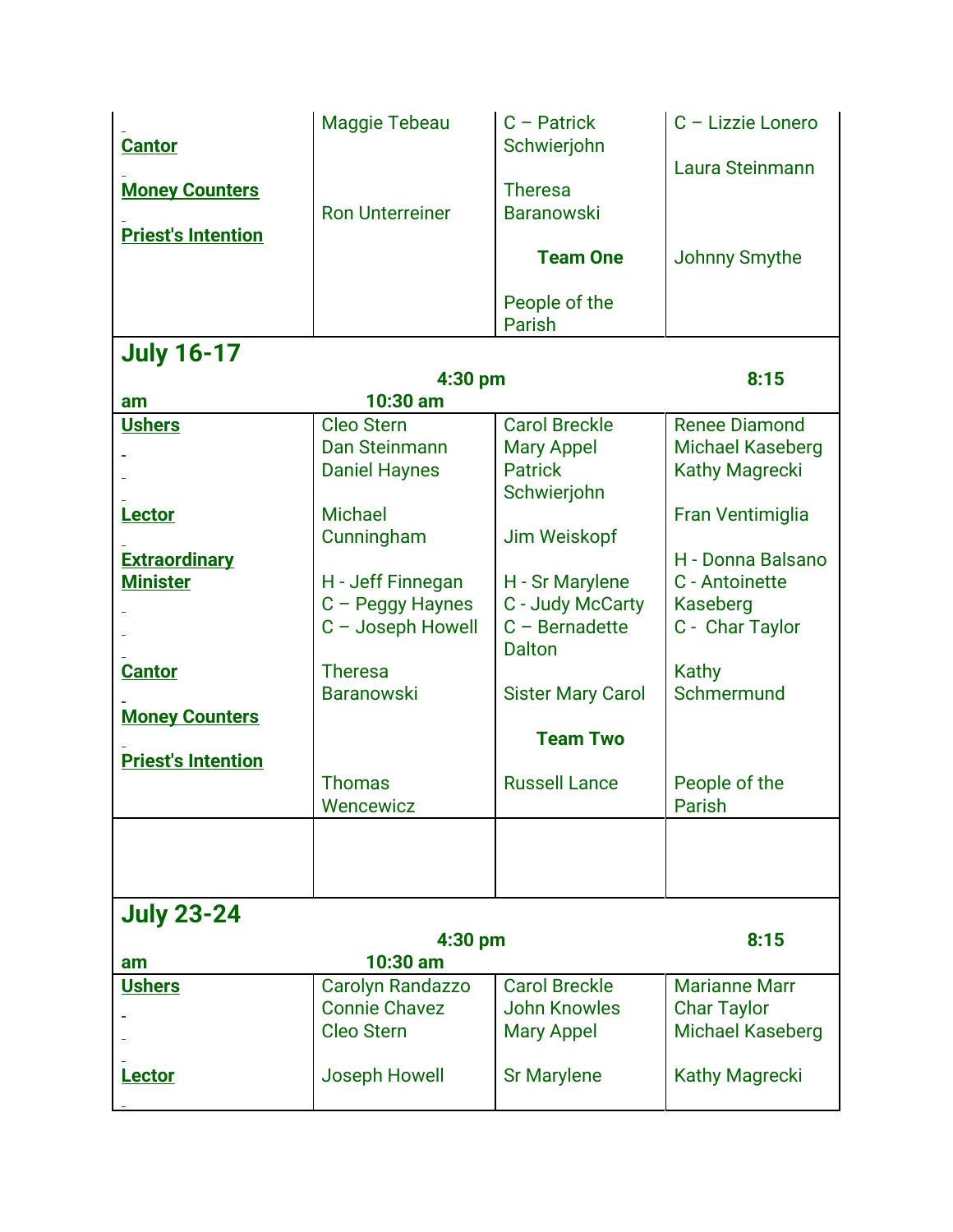| <b>Extraordinary</b><br><b>Minister</b><br><b>Cantor</b><br><b>Money Counters</b> | <b>H</b> - Patrick Wall<br>C - Lori Chisolm<br>C - Jeff Finnegan<br><b>Catherine Hayek</b> | H - Jerry Whitley<br>C - Patrick<br>Schwierjohn<br>C - Mary Whitley<br><b>John Mullen</b><br><b>Team Three</b> | H - Renee<br><b>Diamond</b><br>$C - Sarah$<br>Frankum<br>C - Toni Stollhaus<br><b>Sister Mary Carol</b> |
|-----------------------------------------------------------------------------------|--------------------------------------------------------------------------------------------|----------------------------------------------------------------------------------------------------------------|---------------------------------------------------------------------------------------------------------|
| <b>Priest's Intention</b>                                                         | People of the<br>Parish                                                                    | <b>Dorothy Weiskopf</b>                                                                                        |                                                                                                         |
|                                                                                   |                                                                                            |                                                                                                                | <b>LaMika Covington</b>                                                                                 |
| <b>July 30-31</b>                                                                 |                                                                                            |                                                                                                                | 8:15                                                                                                    |
| am                                                                                | 4:30 pm<br>10:30 am                                                                        |                                                                                                                |                                                                                                         |
| <b>Ushers</b>                                                                     | <b>Cleo Stern</b>                                                                          | <b>Mary Appel</b>                                                                                              | <b>Michael Kaseberg</b>                                                                                 |
|                                                                                   | Dan Steinmann                                                                              | <b>John Knowles</b>                                                                                            | <b>Marianne Marr</b>                                                                                    |
|                                                                                   | <b>Daniel Haynes</b>                                                                       | <b>Patrick</b>                                                                                                 | <b>Char Taylor</b>                                                                                      |
|                                                                                   |                                                                                            | Schwierjohn                                                                                                    |                                                                                                         |
| Lector                                                                            | <b>Mike Noelker</b>                                                                        | <b>Rob Grumich</b>                                                                                             | Fran Ventimiglia                                                                                        |
| <b>Extraordinary</b>                                                              | H - Joseph Howell                                                                          |                                                                                                                | C - Kathy Magrecki                                                                                      |
| <b>Minister</b>                                                                   | C - Peggy Haynes                                                                           | C-Judy McCarty                                                                                                 | C - Antoinette                                                                                          |
|                                                                                   | C - Lori Chisolm                                                                           | $C - \text{Bernadette}$<br><b>Dalton</b>                                                                       | <b>Kaseberg</b>                                                                                         |
|                                                                                   | <b>John Mullen</b>                                                                         |                                                                                                                |                                                                                                         |
| <b>Cantor</b>                                                                     |                                                                                            |                                                                                                                | <b>Tim Grumich</b>                                                                                      |
|                                                                                   |                                                                                            | Maggie Tebeau                                                                                                  |                                                                                                         |
| <b>Money Counters</b>                                                             |                                                                                            |                                                                                                                |                                                                                                         |
|                                                                                   | <b>Janet Campbell</b>                                                                      | <b>Team Four</b>                                                                                               |                                                                                                         |
| <b>Priest's Intention</b>                                                         |                                                                                            | People of the<br>Parish                                                                                        |                                                                                                         |
|                                                                                   |                                                                                            |                                                                                                                |                                                                                                         |
| <b>August 6-7</b>                                                                 |                                                                                            |                                                                                                                |                                                                                                         |
|                                                                                   | 4:30 pm                                                                                    |                                                                                                                | 8:15                                                                                                    |
| am                                                                                | 10:30 am                                                                                   |                                                                                                                |                                                                                                         |
| <b>Ushers</b>                                                                     | Carolyn Randazzo<br><b>Connie Chavez</b>                                                   | <b>Carol Breckle</b><br><b>Mary Appel</b>                                                                      | <b>Renee Diamond</b><br><b>Michael Kaseberg</b>                                                         |
|                                                                                   | <b>Mike Noelker</b>                                                                        | <b>John Knowles</b>                                                                                            | <b>Marianne Marr</b>                                                                                    |
|                                                                                   |                                                                                            |                                                                                                                |                                                                                                         |
| Lector                                                                            | <b>Jeremy Lee</b>                                                                          | <b>Judy Lance</b>                                                                                              | <b>Kathy Magrecki</b>                                                                                   |